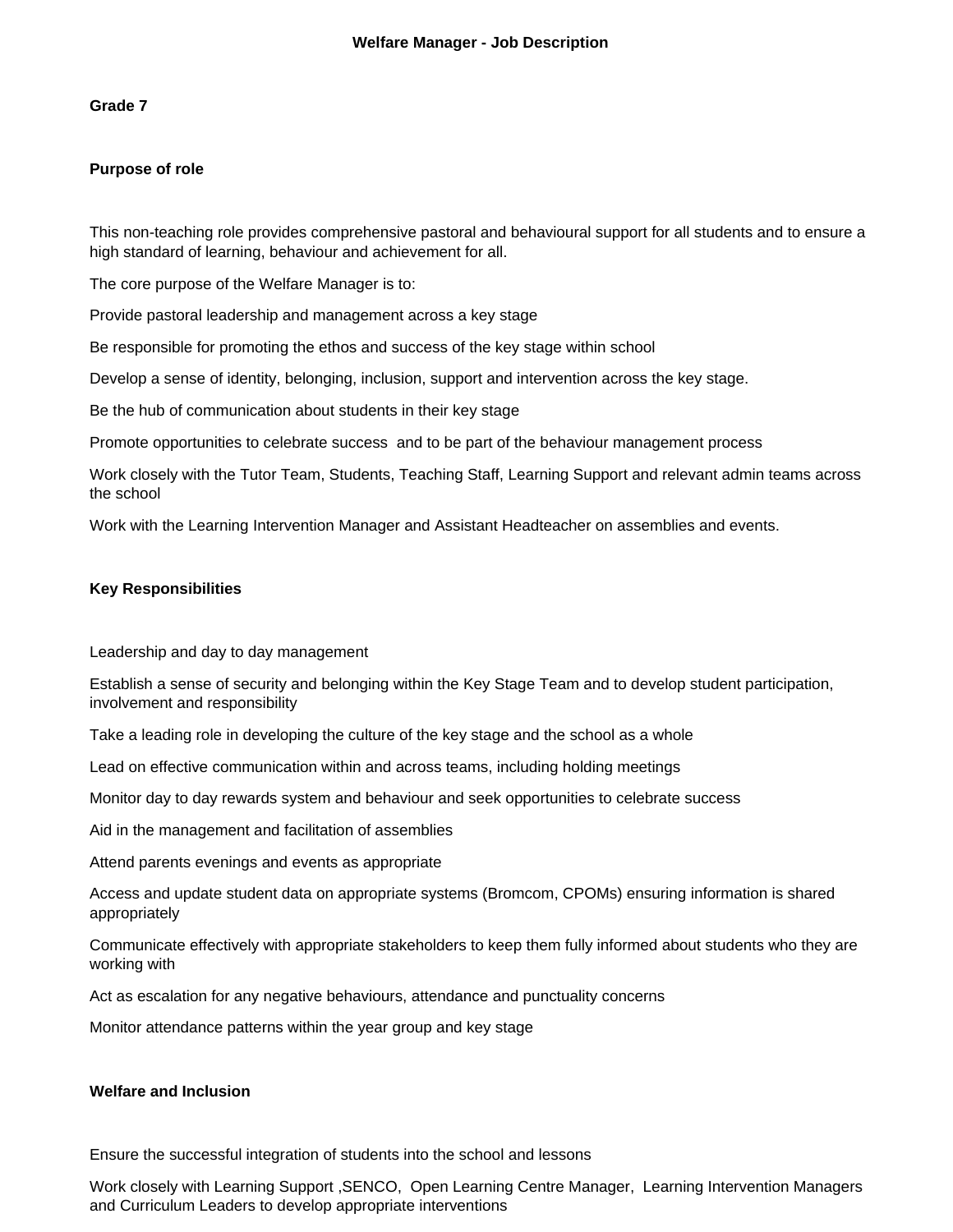Create and maintain Early Help Assessments (EHAs) when necessary and Individual Behaviour Plans for students who are receiving intervention.

Establish and maintain supportive relationships with students with the clear aim of developing strategies which engage them with education and learning

Give students appropriate support, guidance and counselling and act as an advocate for students where appropriate

Safeguarding duties – liaise with Senior Lead over safeguarding issues

To hold a qualification in First Aid or willing to undertake the training.

#### **Behaviour management**

Develop high standards of behaviour of students in their key stage, maintaining policies and practices to promote positive student behaviour and achievement.

Monitor and proactively manage behaviour through modelling and sharing of appropriate behaviours and effective intervention for any patterns of inappropriate behaviour

Deal with any incidents of negative behaviour arising in accordance with School Policy including being on call where needed

Develop appropriate packages of intervention which address the needs of individuals and targeted groups of students.

Work with students, staff and home to promote the modelling and sharing of appropriate behaviours and effective use of behaviour management strategies

Manage the Internal Alternative Provision (IAP) including supervision of students and ensuring appropriate access to learning whilst in internal exclusion

Manage any interventions in place to support improvement in behaviour in accordance with school policy and systems

Maintain standards of school uniform

#### **Working with external agencies**

Liaise with a network of external agencies to ensure effective intervention for students causing concern

Set up, lead and coordinate multi agency meetings as required

Work with other schools to share best practice

Negotiate with other schools for provision for students with fixed term exclusions

Take Lead professional role in dealing with social care and other agencies as appropriate

Liaise with the Educational Welfare Officer on matters relating to attendance

Manage work of external agencies such as: School Nurse, CAMHS, School Counsellor

Consult and liaise with multiple external agencies to provide expert intervention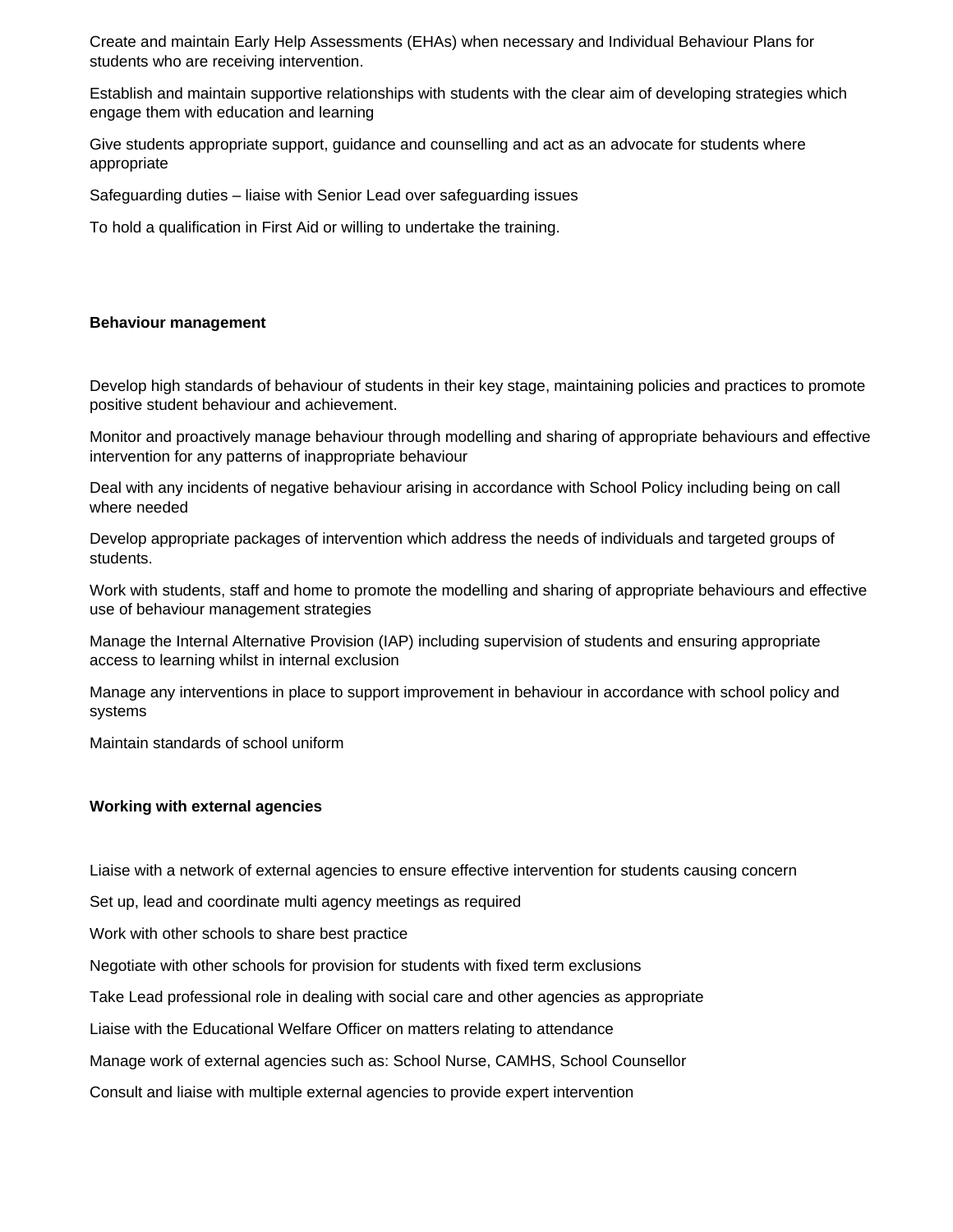Whilst every effort has been made to explain the main duties and responsibilities of the post, each individual task undertaken may not have been identified.

Job holders will be expected to comply with any reasonable request from a manager to undertake work of a similar level that is not specified in this job description.

Notwithstanding the detail in this job description, in accordance with the school's Flexibility Policy the job holder will undertake such work as may be determined by the Head Teacher/Governing Body from time to time, up to or at a level consistent with the Principal Responsibilities of the job.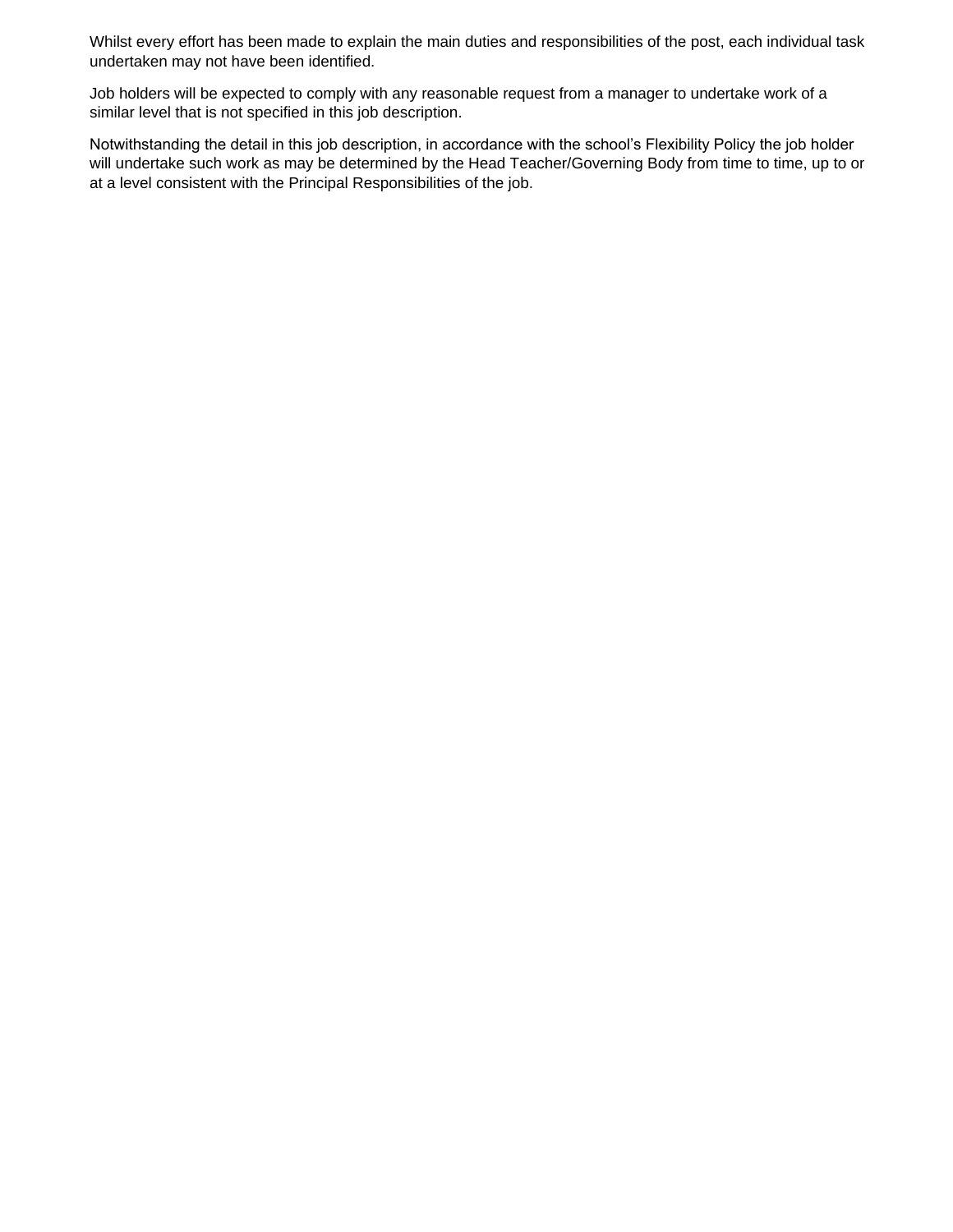## **1 RESPONSIBILITY FOR SUPERVISION / DIRECTION / COORDINATION OF EMPLOYEES**

## **Employees directly supervised by jobholder**

N/A

## **Other Employees supervised by jobholder (not in a direct line relationship)**

**No and FTE Levels / grades Types of work Where based**

**What does the supervision of these employees involve? (Demonstrating, guiding and training)**

N/A

**Does the job involve supervision, direction or management of people who are not employees?** *eg contractors, students on secondment* 

**No and FTE Levels / grades Types of work Where based**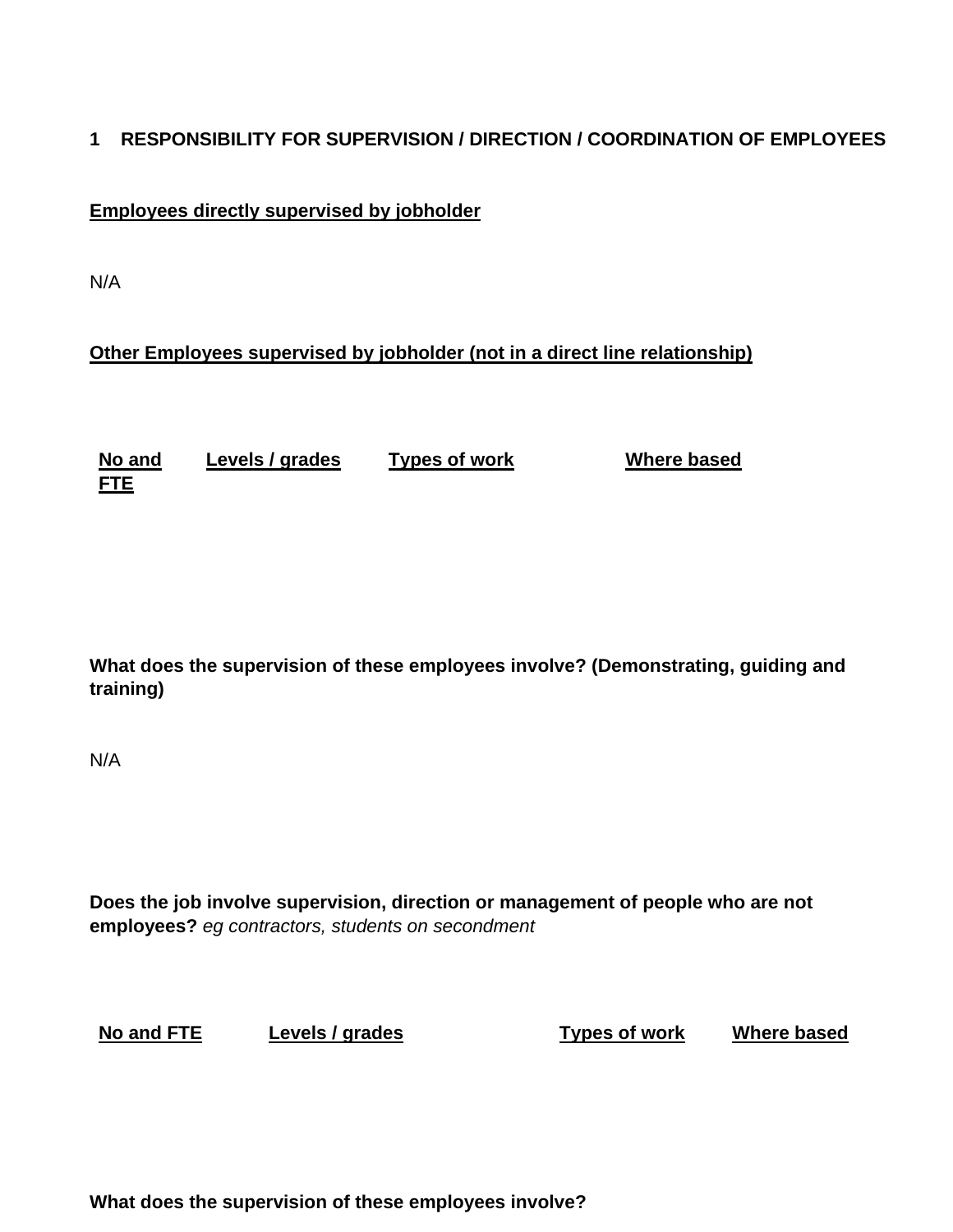**Does the jobholder develop policy or provide advice and information which impacts on the supervision / direction / coordination of employees? Yes** 

**If yes, give details**

Provide information and raise awareness of the role of the learning mentor/pastoral manager and the contribution made to educational achievement. Provide advice and support to professional teachers on the incorporation of learning/behaviour support within classroom and educational activities.

## **2 RESPONSIBILITY FOR FINANCIAL RESOURCES**

**Financial responsibility Constraining Service Constraining Service Constraining Constraining Constraining Constraining Constraining Constraining Constraining Constraining Construction Construction Constraining Constrainin** 

**financial resource duty performed?**

**How often is the** 

 **(p.a.)**

**Does the jobholder develop policy or provide advice and information which impacts on financial resources?**

**No**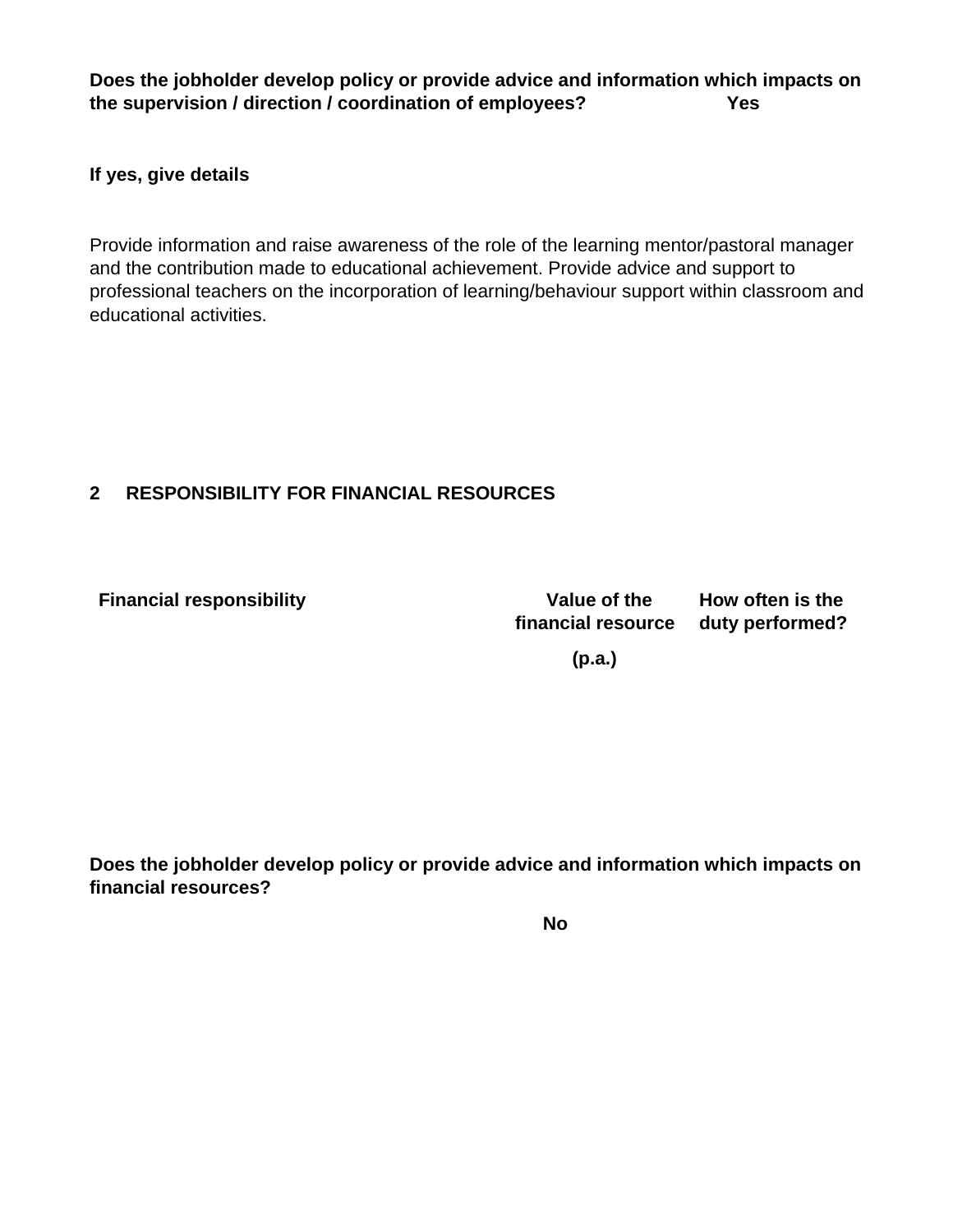# **3 RESPONSIBILITY FOR PHYSICAL RESOURCES**

| <b>Physical resource</b>               | Nature of responsibility of jobholder                                                                                                                                                                                           | How often is the<br>responsibility<br>exercised? |
|----------------------------------------|---------------------------------------------------------------------------------------------------------------------------------------------------------------------------------------------------------------------------------|--------------------------------------------------|
| Pupil records and<br>information plans | Access to confidential pupil records, e.g. past<br>results, assessments, medical background,<br>health and family issues etc which inform the<br>preparation of personal action and pastoral<br>support plans by the jobholder. | Daily                                            |
|                                        | Maintain and update pupil assessment and<br>progress records for each child worked with to<br>a standard to meet school requirements and<br>Ofsted inspection and audit.                                                        |                                                  |

**Does the jobholder develop policy or provide advice and information which impacts on physical resources?**

**No**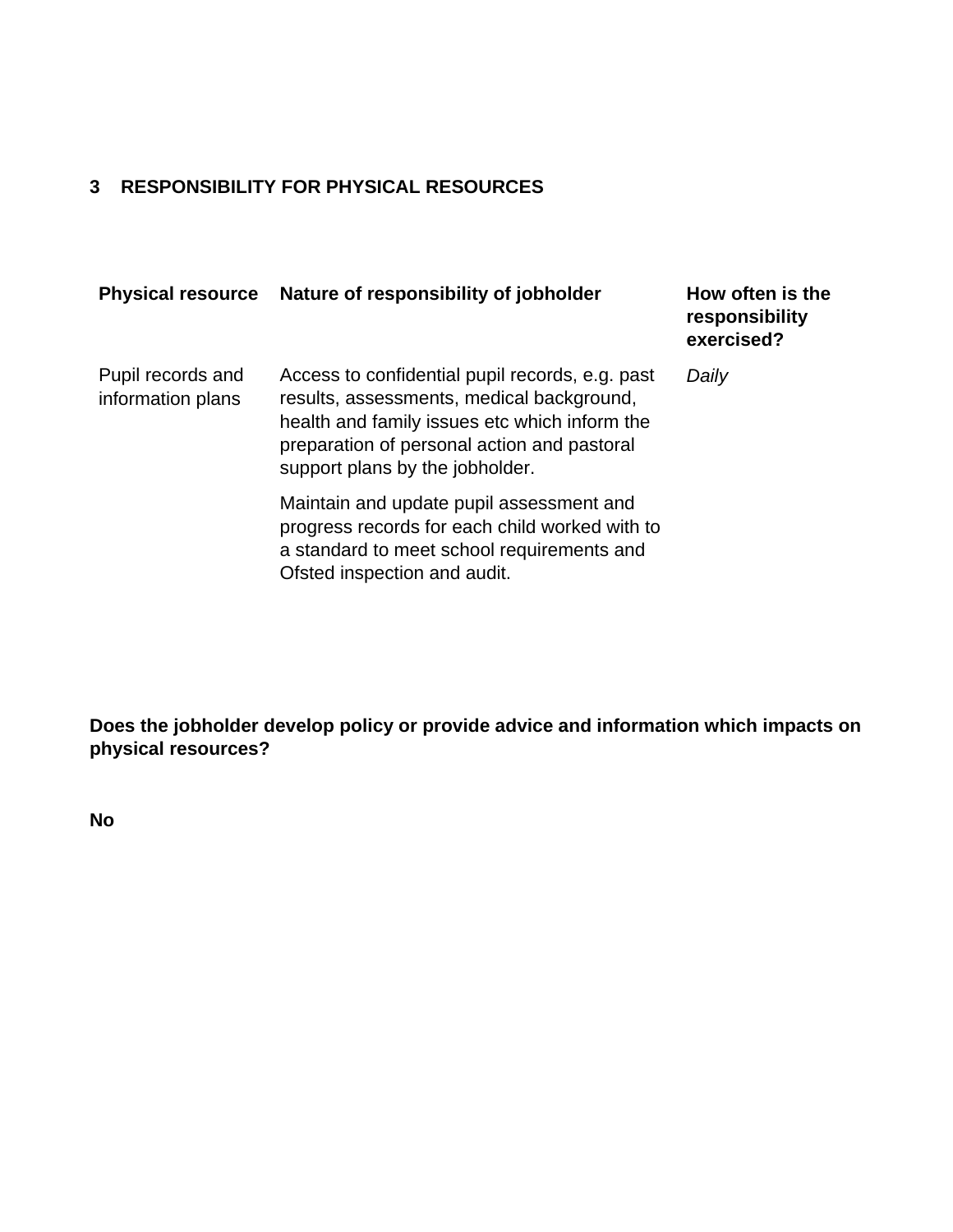#### **4 RESPONSIBILITY FOR IMPACT ON PEOPLE**

#### **Task/Duty Who**

**Determine, plan and prepare an intervention programme and the resources needed in conjunction with the pupil, parents and school staff in order to prescribe specific achievable targets and evaluate pupil performance against agreed step changes in expectations.** 

**This can involve referral or working closely with external agencies that may also be working with the child. Engage in one to one, class withdrawal and group work mentoring activities including the provision of short-term support for under achievement in a single subject area. Record progress and development, review effectiveness and introduce modifications to the plan, identify when additional support is no longer required, and agree the exit strategy with the pupil, parent and school staff.** 

Create and maintain Early Help Assessments when necessary.

**Communicate effectively with appropriate stakeholders to keep them fully informed about students who they are working with.**

**benefits ?**

**Pupils and parents**

# **How they benefit?**

The support of children and their families particularly in the areas of school attendance, punctuality and behaviour management.

The delivery of mentoring programmes, which help the pupil to understand their responsibilities, consequences of their actions and impact upon fellow pupils.

Assist children to improve self-confidence and motivation in order to facilitate re-integration and achieve the most appropriate learning and development outcomes.

**Pupils, school staff and parents**

To ensure that everyone has the relevant information to ensure that the child is fully supported.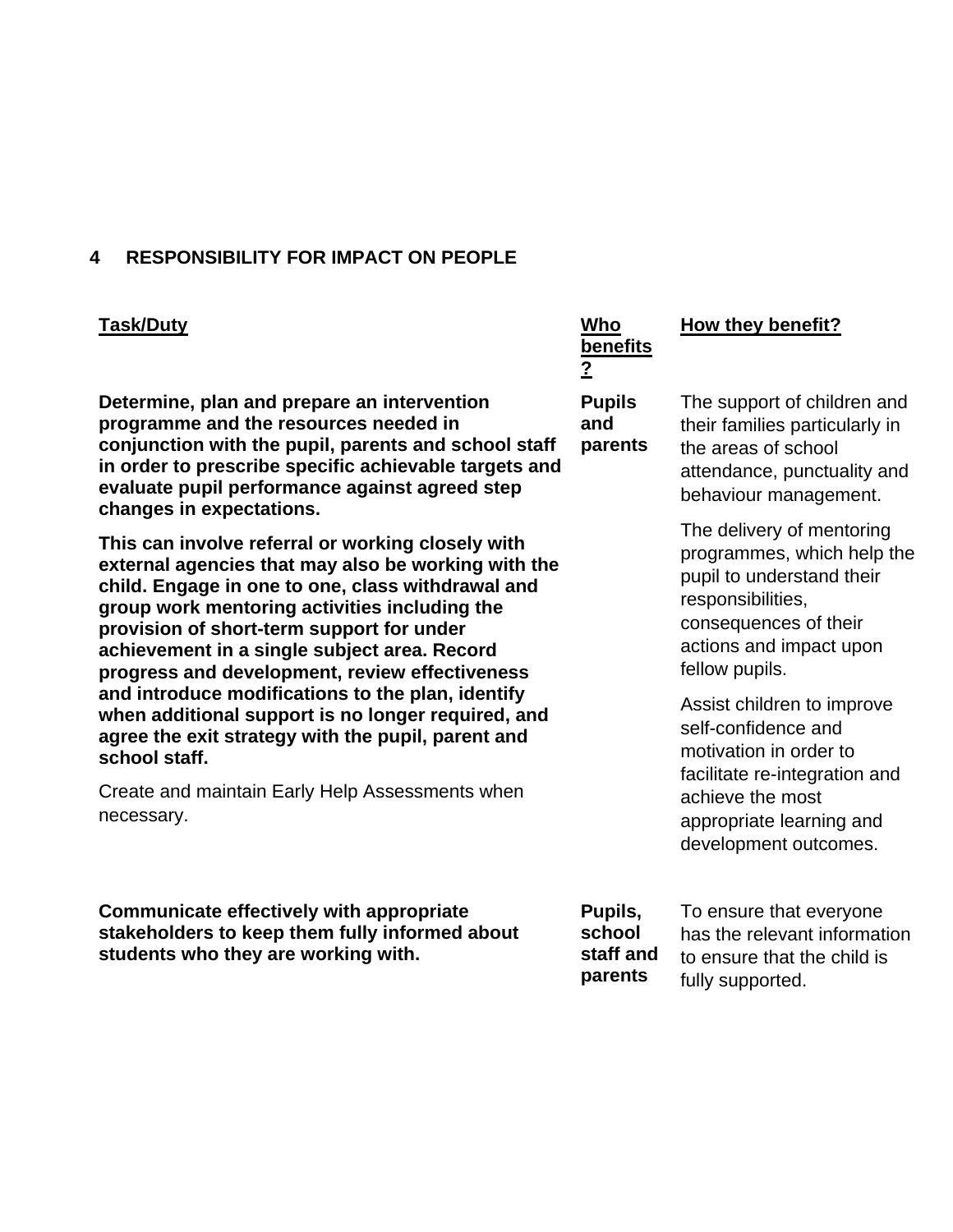**Establish and maintain supportive relationships with students with the clear aim of developing strategies which engage them with education and learning.**

**Pupils** Assist children to improve self-confidence and motivation in order to facilitate re-integration and achieve the most appropriate learning and development outcomes.

**Does the Jobholder develop policy or provide advice and information which impacts on people? YES**

**If Yes, give details:-**

#### **5 KNOWLEDGE**

#### **Type of knowledge What knowledge is essential? Why are these needed?**

Specialist An understanding of the underpinning principles of child development, age appropriate physical, intellectual, emotional and social development profiles of children and differentiated rates of progress, pupil assessment and intervention techniques. A working knowledge of Key Stages and school expectations of pupils at each level, behaviour management,

Identify learning and development needs, determine, plan, prepare and negotiate an appropriate programme of intervention with supporting resources. Understand the specific needs of the pupils, assist the seamless transition between key stages and different schools, adopt appropriate mentoring techniques, evaluate and review progress and provide support for

#### **How is it normally acquired?**

NVQ level 4 or equivalent related experience supported by the **Certificate** in Learning Mentoring. Experience,

in-service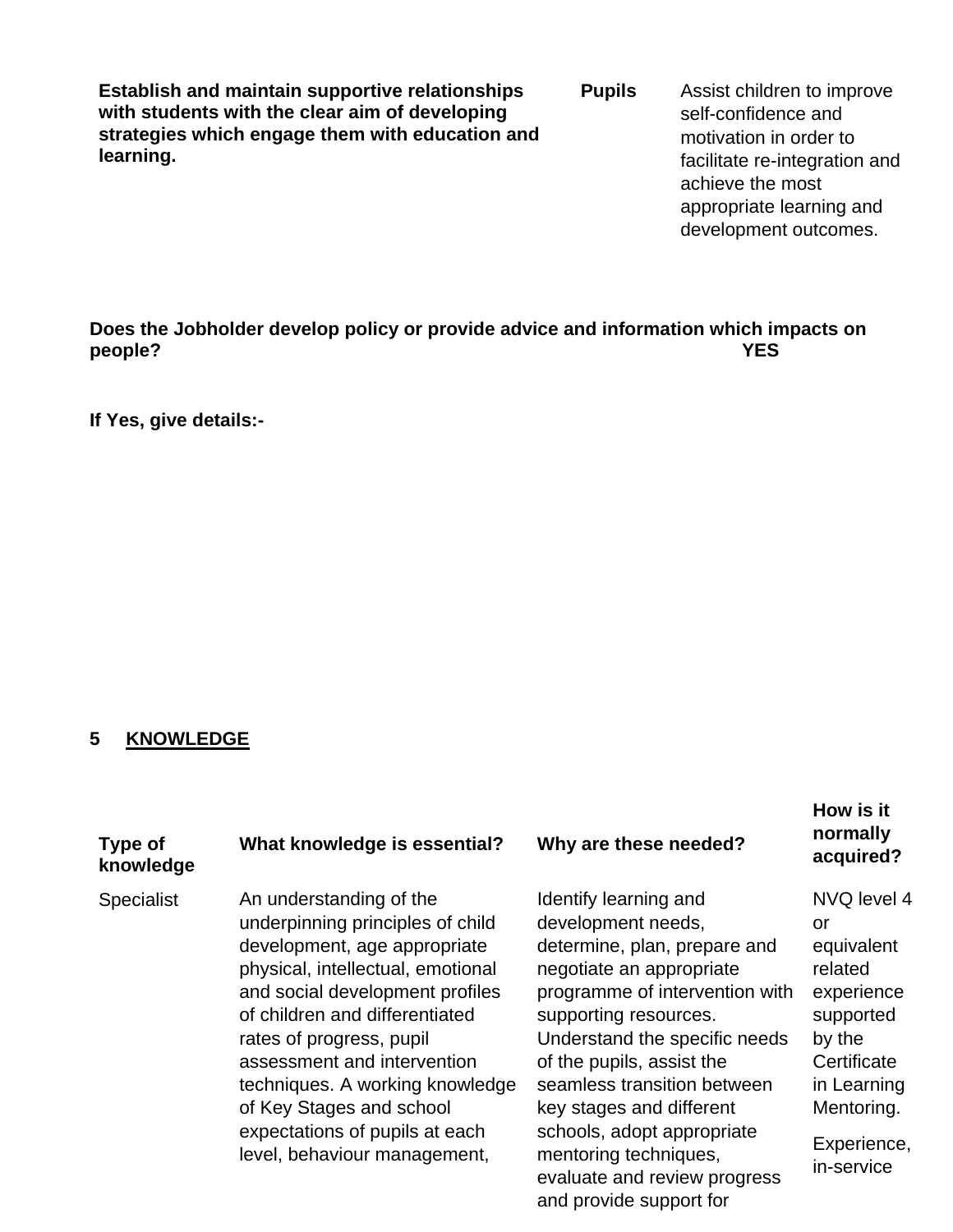|                                                     | punctuality and school<br>attendance mentoring strategies.                                                                                                                                                                                                                                                       | curricular activities across the<br>range of the school timetable.                                                                                                        | training and<br>briefing                            |
|-----------------------------------------------------|------------------------------------------------------------------------------------------------------------------------------------------------------------------------------------------------------------------------------------------------------------------------------------------------------------------|---------------------------------------------------------------------------------------------------------------------------------------------------------------------------|-----------------------------------------------------|
| Organisational<br>and service<br>based<br>knowledge | Understand role and input of<br>other services/agencies and<br>external professionals. Develop<br>links with work, further education<br>and vocational training providers                                                                                                                                        | Liaise with other professionals<br>to engage services within the<br>community and provide<br>complementary input to pupils'<br>development                                | Experience,<br>networking<br>and briefing           |
| School<br>policies and<br>procedures                | An understanding of school<br>practices and procedures which<br>impact on children                                                                                                                                                                                                                               | The policies and practices of<br>educational institutions and<br>their implications for children<br>and young people transferring<br>into them                            | Experience,<br>briefing and<br>in-house<br>training |
| Legislation                                         | Understanding of the relevant<br>sections of legislation covering<br>school admissions, registration<br>and attendance, child protection,<br>physical restraint, data protection,<br>confidentiality and information<br>exchange protocols between<br>agencies and educational<br>institutions for young persons | Compliance with school<br>standards and legislative<br>requirements including the<br>legal responsibilities and limits<br>of authority in relation to non-<br>attendance. | Experience,<br>briefing and<br>in-house<br>training |

## **How long would it take for a jobholder to become fully operational?**

3 years to acquire basic experience/NVQ 4 + six months to achieve learning mentoring certificate + an additional 2 years experience in appropriate setting, including one year in post  $=$  circa 5 years in total

#### **6 MENTAL SKILLS**

**a) What sort of situations/problems does the jobholder typically have to deal with? Give two examples of typical problems solved on a regular basis.**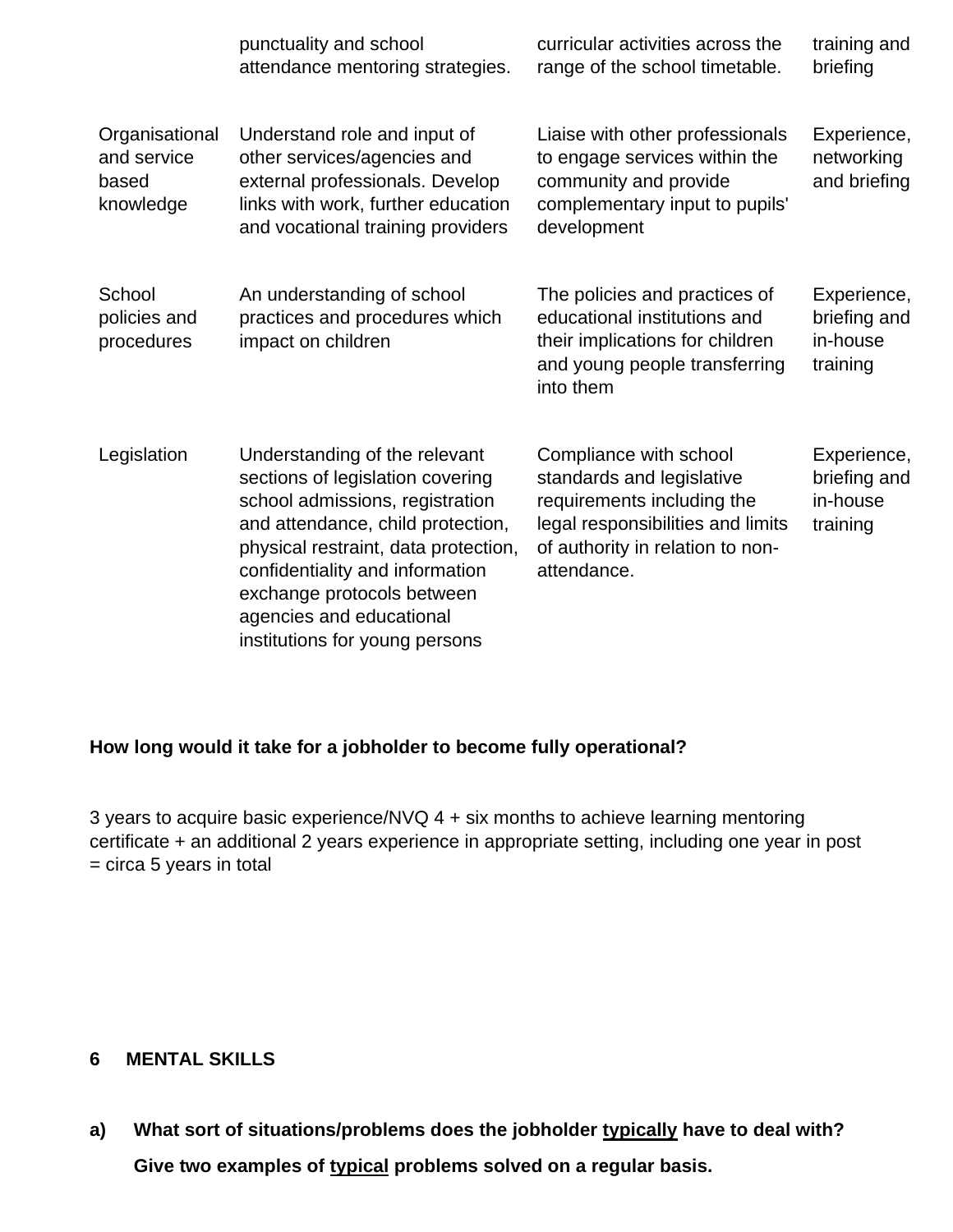## **Example The referral of a pupil bullying and intimidating other pupils in school.**

Determine the seriousness and nature of the bullying by interviewing pupil(s) and/or parent complainant(s), and also the offending pupil. Subject to the seriousness of the incident, plan, prepare and negotiate an appropriate action plan with the pupil and parent(s) etc, in order to help the offending pupil to understand the impact and consequences of their actions upon others. Review, monitor and record progress and development, determine when mentoring support and intervention is no longer required.

## **Example Plan, prepare and deliver a pupil attendance programme.**

Make contact with parents and arrange a home visit to discuss and establish the reasons for pupil non-attendance and truancy. Take a lead role in negotiating, agreeing and establishing a part-time timetable, start date and identified targets with the pupil, parents and school teaching staff to facilitate re-integration in school. This may also involve liaison with other external professionals, for example education welfare officers, social workers etc particularly for children out of school for long periods.

## b) **Give an example of the most difficult or demanding situation/problem the jobholder has to solve.**

## **Example: Pupil behaviour which disrupts teaching and classroom learning.**

Establish with the class teacher ways of working which will complement lesson activities and agree roles and responsibilities in order to address a range of behavioural situations in the classroom. Identify and target offending individual and groups of children throughout the lesson activity and provide proactive and intuitive support for the class teacher as follows:

- Intercept and redirect pupil misbehaviour
- Assist individual and groups of pupils by reiterating the intended task and suggesting different approaches to tackling the learning exercise
- Assist with differentiated activities and provide different levels of curriculum support commensurate with pupils' ability

Encourage and motivate pupils through recognition of achievement, and role model behaviour which promotes positive learning.

# **c) Approximately how often would the example in (b) occur?**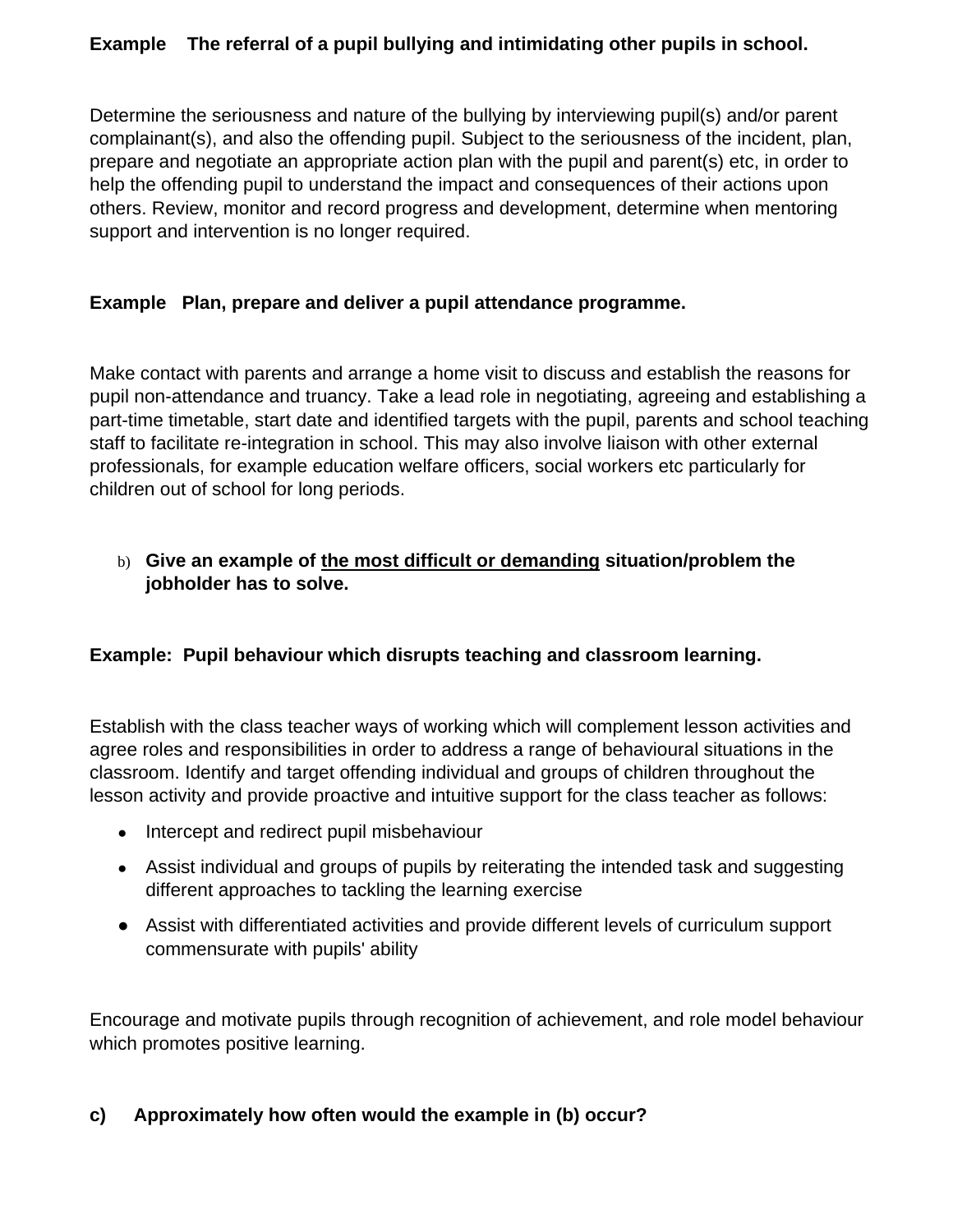**Give details below of the mental skills required in the job and reasons why they are needed.**

| <b>Mental Skill</b>      | <b>Why Needed?</b>                                                                                                                                                                                                            |
|--------------------------|-------------------------------------------------------------------------------------------------------------------------------------------------------------------------------------------------------------------------------|
| Planning and<br>research | Review and research records of pupil background, e.g. past results,<br>assessments, medical background, health and family issues etc<br>which inform the preparation of personal action and pastoral support<br>plans.        |
| Analysis                 | Establish the reasons for pupil referrals through classroom<br>observation, research, interview and assessment in order to identify<br>learning and development needs and determine the appropriate level<br>of intervention. |
| Judgment                 | Review effectiveness and introduce modifications to intervention<br>programmes; adjudge when specified targets and step changes in<br>expectations have been achieved and determine when and how<br>support may be withdrawn  |

# **7 INTERPERSONAL AND COMMUNICATION SKILLS ESSENTIAL FOR THE JOB**

| <b>Skill</b>                  | Used for?                                                                                                                                                                           | With whom?                                                      |
|-------------------------------|-------------------------------------------------------------------------------------------------------------------------------------------------------------------------------------|-----------------------------------------------------------------|
| Persuasion and<br>negotiation | Negotiate and agree action plans,<br>intervention programmes and realistic pupil<br>targets.                                                                                        | Pupils, parents, carers,<br>teaching staff, Head of<br>Year etc |
| Caring and<br>advisory        | Interpret, understand and respond to pupils'<br>special requirements including family issues.<br>Provide advice on a range of drugs, alcohol,<br>education, sex and family matters. | Pupils, parents and<br>carers                                   |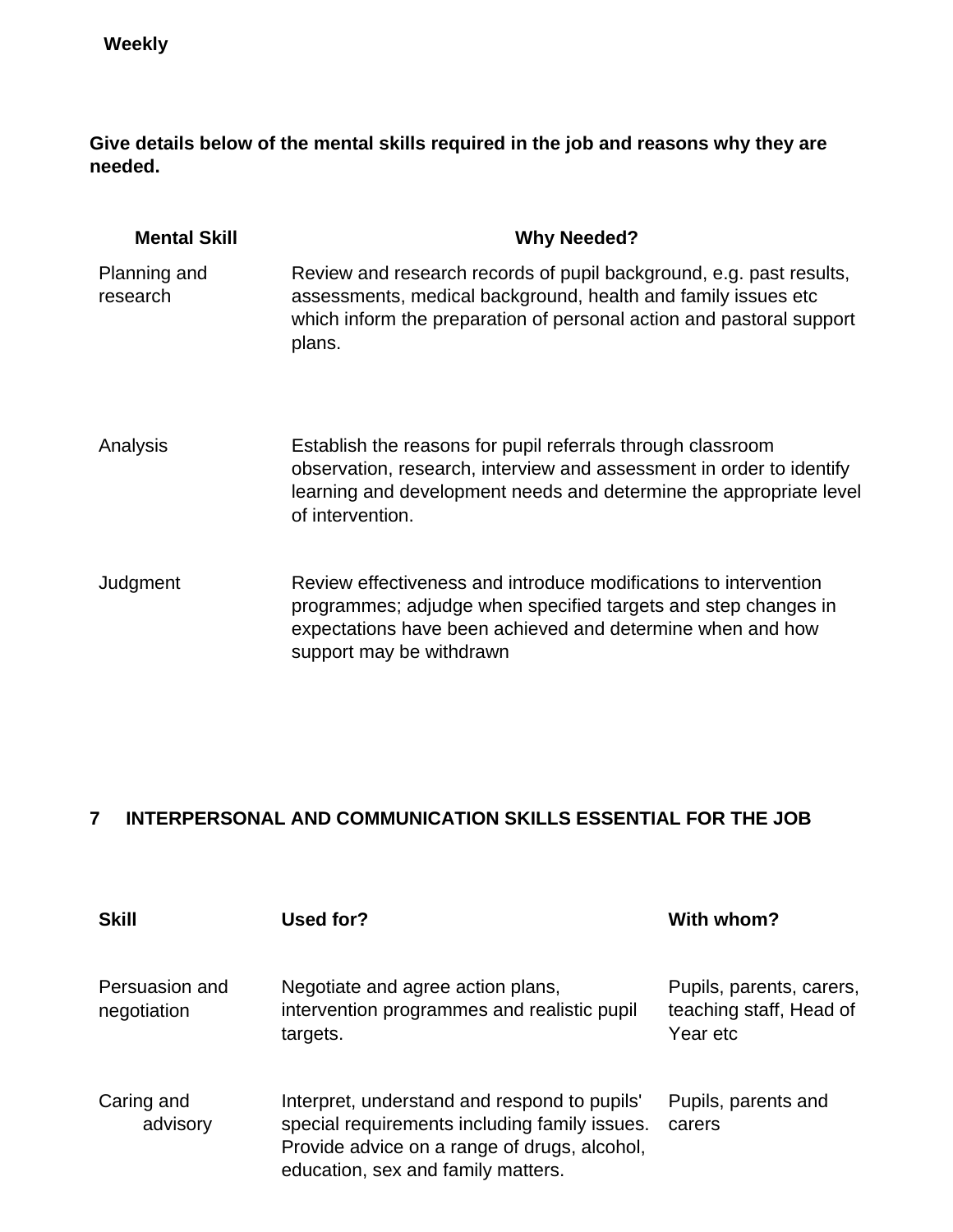Tact and sensitivity Agree the parameters of individual and group work with teaching staff; carefully handle information confided by parents, sensitive pupil, gender, age, sex and ethnic issues; tactfully discuss pupil issues where parents feel they may have failed

Pupils, parents, carers, teaching staff etc

Written Prepare intervention programmes, compile reports including referrals to other agencies, maintain records of pupil assessment and progress

## **8 PHYSICAL SKILLS ESSENTIAL FOR THE JOB**

| <b>Physical skill</b>  | Used for?                         | Any precision/speed<br>requirements? |
|------------------------|-----------------------------------|--------------------------------------|
| <b>Keyboard Skills</b> | Creating and maintaining records. | Yes                                  |

#### **9 INITIATIVE AND INDEPENDENCE**

#### **Allocation of work**

**a) How is work allocated to the jobholder? Pupil referrals are usually received from a variety of sources and/or school teaching staff but this can include self-referrals through class and individual pupil observation and parental requests for additional child support. Following referral, the jobholder is required to observe, interview and assess the pupil to identify learning and development needs in order to draw up and agree personal action and pastoral support plans in conjunction with the pupil and**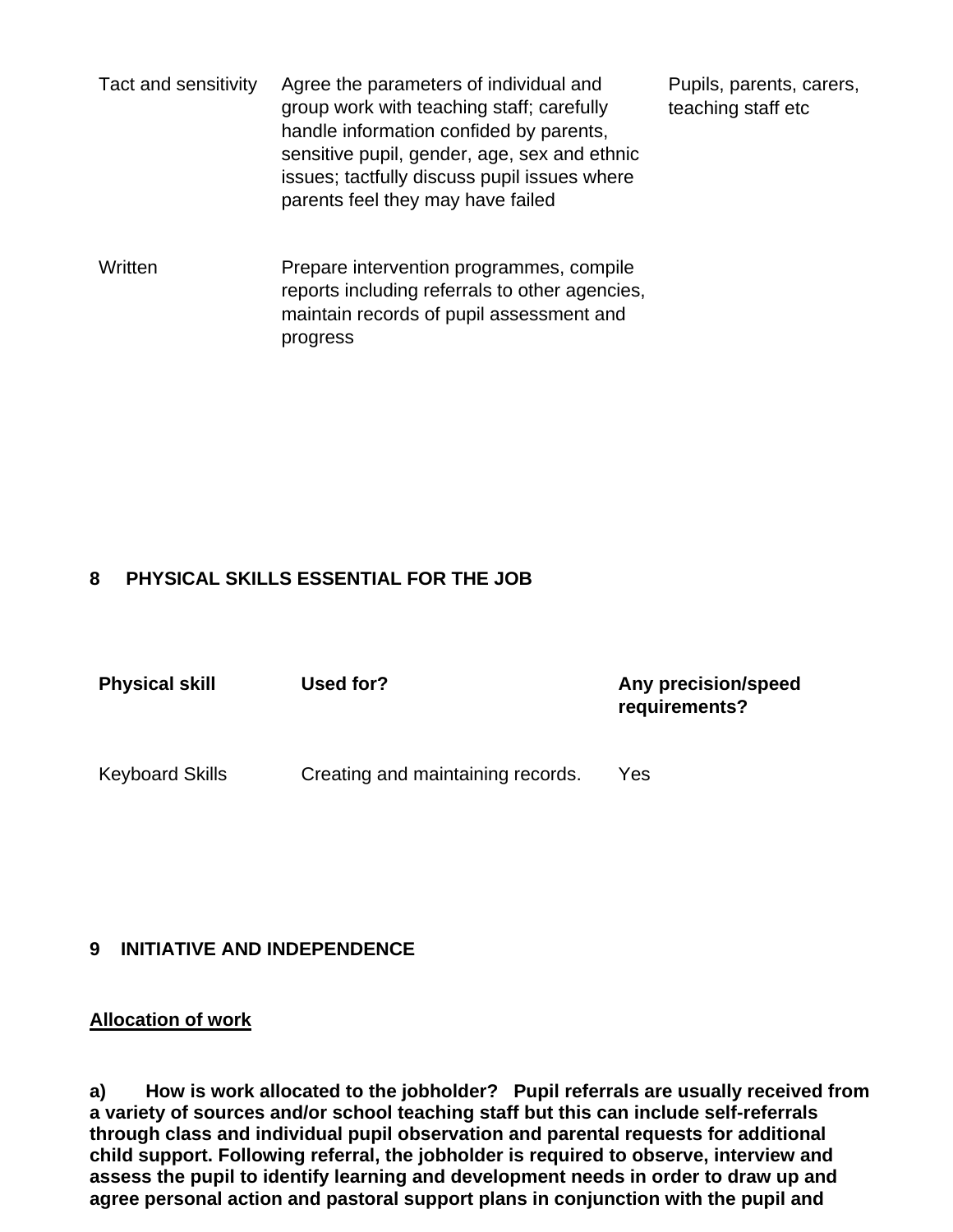**parents and other relevant school staff. The jobholder is also required to liase with external organisations to engage, as necessary, services within the community, pupil onward referral and/or provide complementary input to pupils' development.** 

**b) What is a typical cycle for allocating work to the jobholder** *eg hourly, daily, weekly?*

Daily and weekly routines in accordance with ongoing caseload, together with ad hoc referrals.

## **Scope for initiative**

**c) How much freedom/discretion does the jobholder have:**

**to change the way work is done?** *(e.g. recommending changes in policy, procedures, resources)*

**The jobholder is required to identify the most appropriate forms of learning mentor provision/pastoral provision/intervention together with supporting resources needed based on the assessed needs of each individual pupil. The jobholder also contributes to school development plans, formal attendance policies and behaviour management strategies, target setting and associated monitoring procedures.** 

**to allocate their time to duties?**

**Organise and plan own workload to meet referrals, caseload, individual school and service requirements.**

**d) What is the level of guidance/instruction available***?* 

School policies and procedures together with briefing and support from the jobholder's school line manager.

# **e) What sort of direction, management or supervision is given to the jobholder?**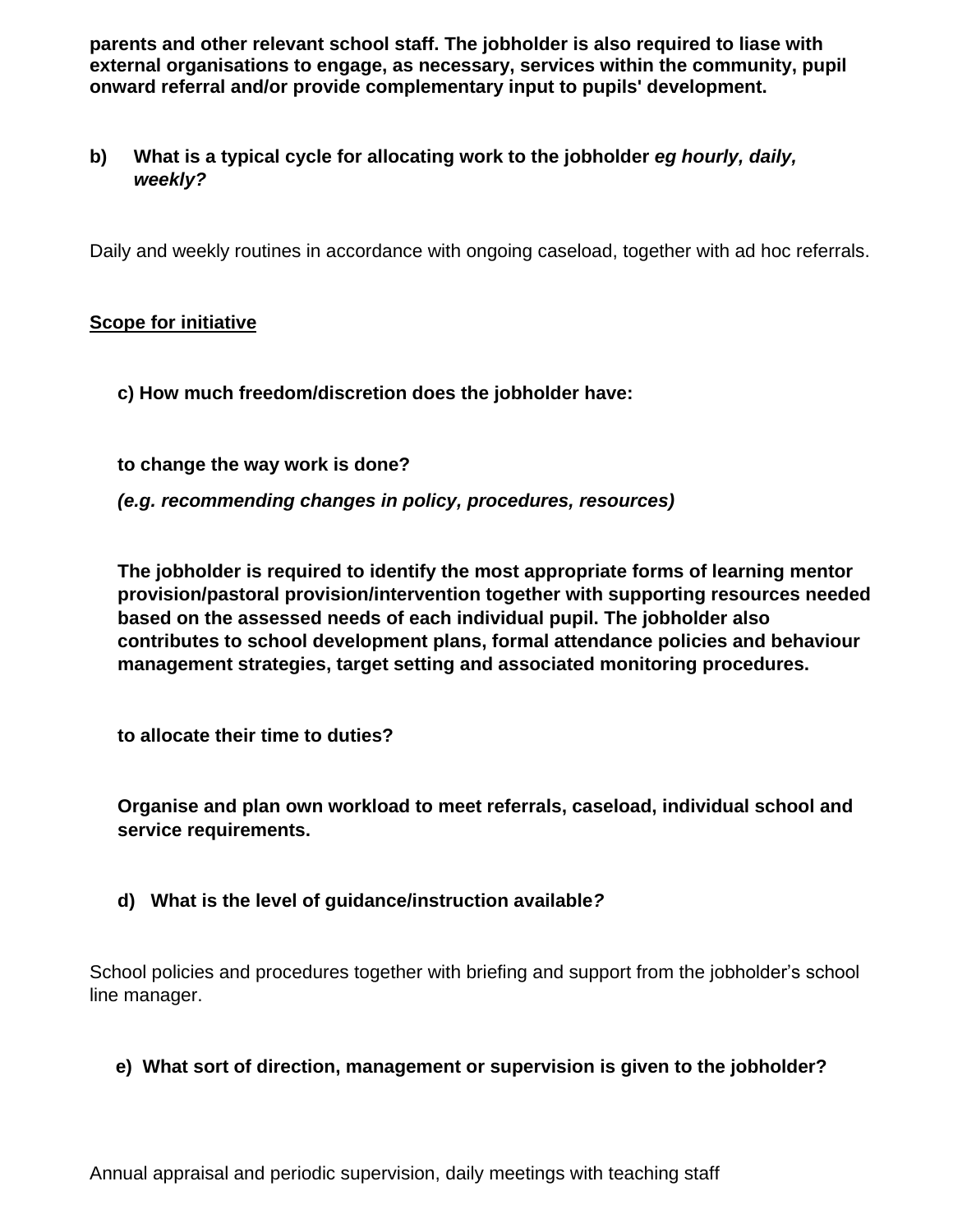**f) Give three examples of problems or decisions the jobholder would be expected to deal with themselves without reference to a supervisor/manager. How often do these occur?**

| <b>Expected problem</b>                                                                                                                     | Nature of available guidance                                                                         | <b>Typical Frequency</b>    |
|---------------------------------------------------------------------------------------------------------------------------------------------|------------------------------------------------------------------------------------------------------|-----------------------------|
| Reluctance of a child to attend<br>school                                                                                                   | School policies and procedures<br>and experience of the<br>application of intervention<br>techniques | Couple of times per<br>week |
| Pupil behavioural issues                                                                                                                    | School policies and<br>procedures.                                                                   | Daily                       |
| Determine when to withdraw a<br>pupil from class activities in order<br>to reinforce the learning message<br>outside of the group situation | Experience and knowledge of<br>the pupil                                                             | Ongoing                     |

| <b>Unexpected problem</b>                                         | Nature of available guidance                                                                                                                   | <b>Typical Frequency</b> |
|-------------------------------------------------------------------|------------------------------------------------------------------------------------------------------------------------------------------------|--------------------------|
| A pupil threatening to quit a<br>training or work based placement | The requirements of the<br>placement, knowledge of the<br>pupil, level of parental support,<br>and the views of the<br>course/work based tutor | Few times per year       |

# **g) Give two examples of problems or decisions the jobholder would be expected to refer to their supervisor/manager. How often do these occur?**

| <b>Problem or decision</b>                                                                                                                                       | <b>Point of referral</b>                | <b>Typical</b><br><b>Frequency</b> |
|------------------------------------------------------------------------------------------------------------------------------------------------------------------|-----------------------------------------|------------------------------------|
| Child protection and abuse issues                                                                                                                                | School child protection officer         | Once or twice<br>per year          |
| <b>Revisit and modify Personal Action</b><br>and Pastoral Support Plans in<br>consequence of a pupil's failure to<br>meet identified targets and<br>expectations | Head of House, parents and the<br>pupil | Weekly                             |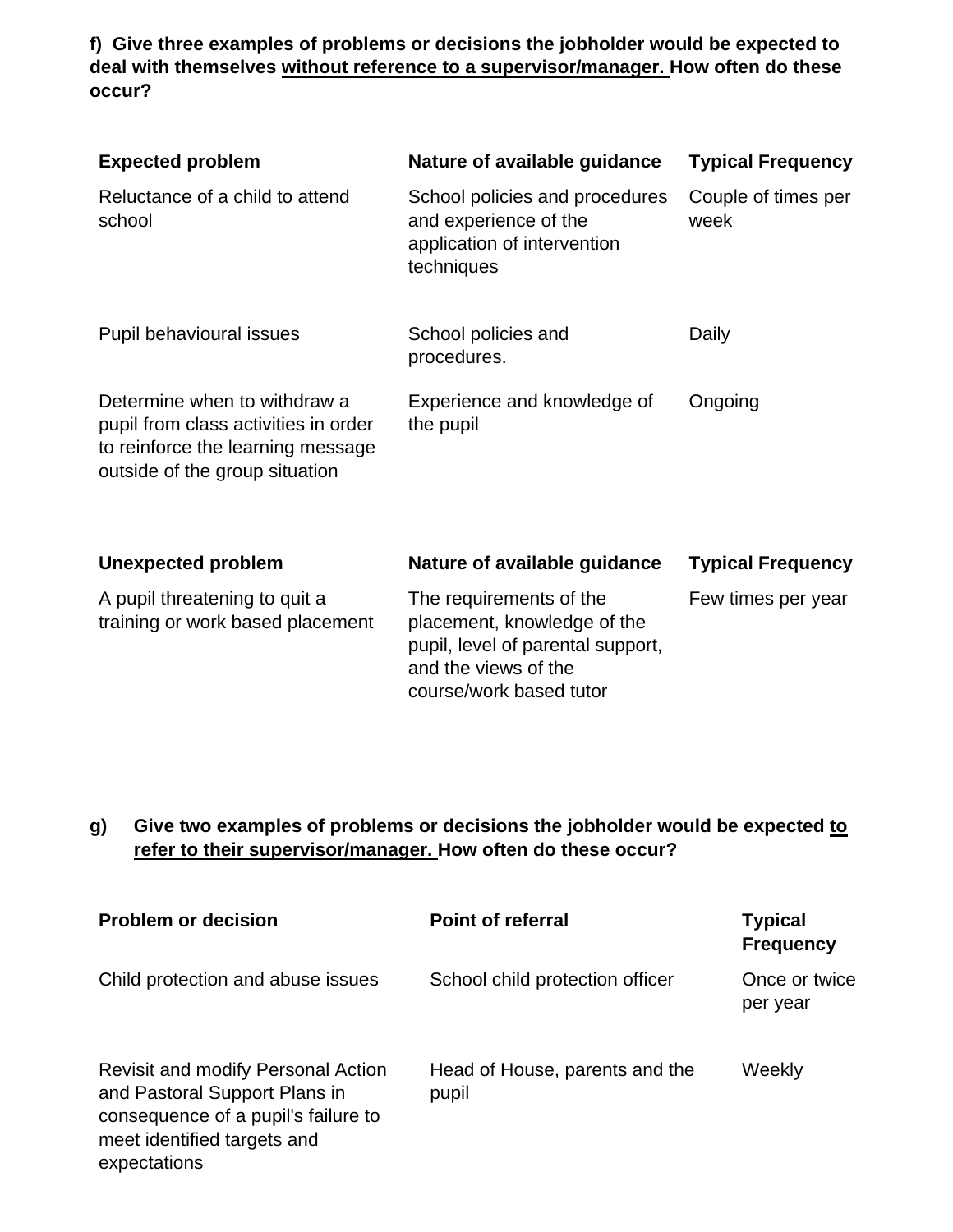| The referral of child health and family | Social workers, Education Welfare     | Monthly |
|-----------------------------------------|---------------------------------------|---------|
| issues to external professionals        | <b>Officers, Child and Adolescent</b> |         |
|                                         | <b>Mental Health Services etc</b>     |         |

# **10 PHYSICAL DEMANDS**

| <b>Physical Demand</b>                                                                | <b>Typical</b>       | How often?                    | <b>Other details</b> |
|---------------------------------------------------------------------------------------|----------------------|-------------------------------|----------------------|
|                                                                                       | <b>Duration</b>      |                               | (eg how heavy?)      |
| Pupil physical restraint                                                              | Couple of<br>minutes | Annually                      |                      |
| Leaning, bending and stretching<br>whilst checking work and keeping<br>pupils on task | <b>Short bursts</b>  | Throughout the<br>working day |                      |

# **11 MENTAL DEMANDS OF THE JOB**

| Nature of task                                                                                                                                                                                                                                                                              | Mental<br>Demand                            | <b>Duration</b> | <b>Frequency</b> |
|---------------------------------------------------------------------------------------------------------------------------------------------------------------------------------------------------------------------------------------------------------------------------------------------|---------------------------------------------|-----------------|------------------|
| Following referral, observe,<br>$\bullet$<br>interview and assess the pupil to<br>identify learning and development<br>needs in order to draw up and<br>agree appropriate personal action<br>and pastoral support plans in<br>conjunction with the pupil, parents<br>and other school staff | Concentration<br>and attention<br>to detail | Several hours   | Weekly           |
| Prepare for and engage in one to<br>$\bullet$<br>one and group work mentoring                                                                                                                                                                                                               |                                             |                 |                  |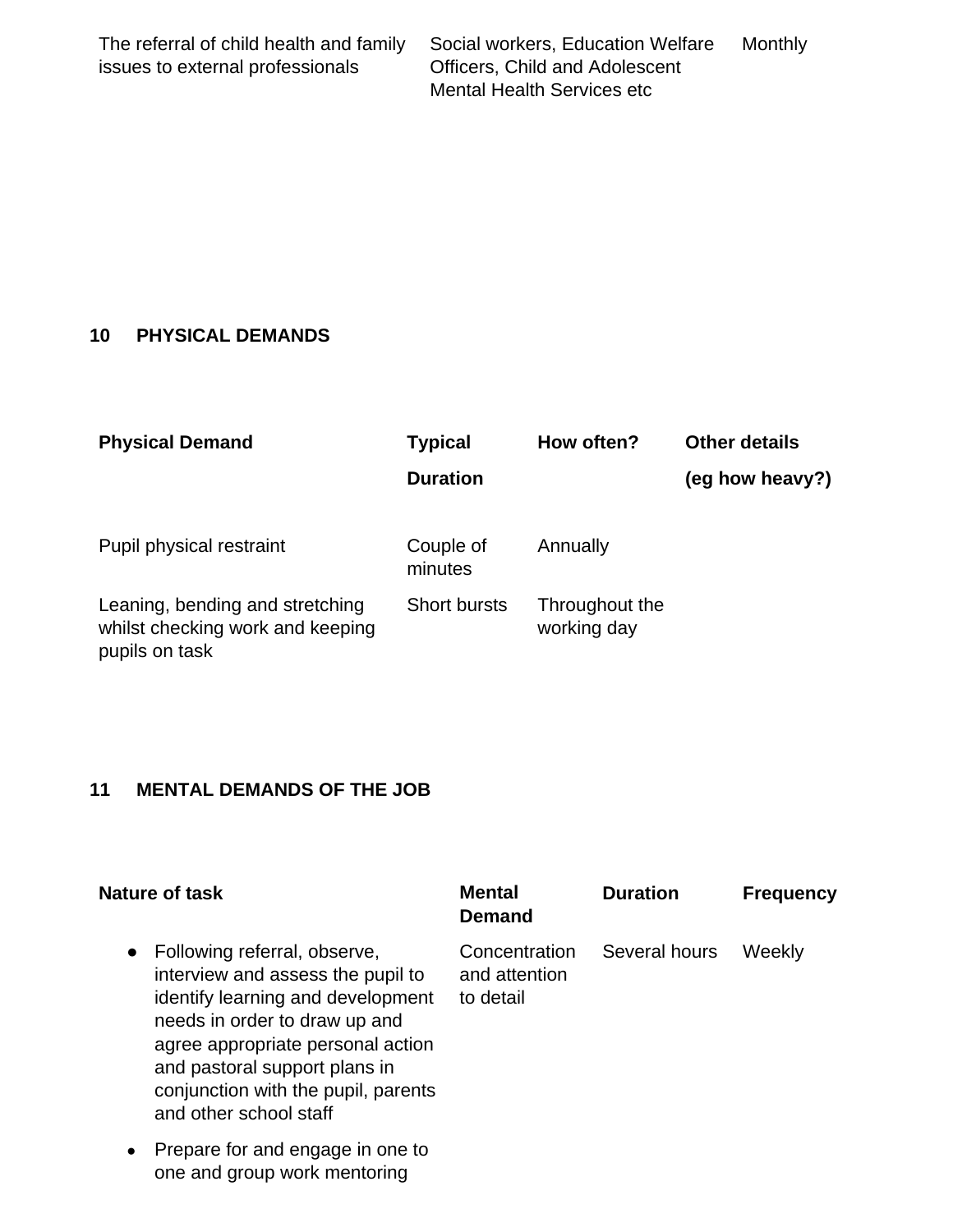activities adopting the appropriate techniques

- Maintain and update pupil assessment and progress records, review effectiveness with colleagues and introduce modifications to intervention programmes as necessary, determine when mentoring support and intervention is no longer required, and agree an exit strategy with all parties.
- Consult and liaise with external agencies including the compilation of referral reports

Several hours Weekly

Few minutes Several times daily

Few minutes Several times weekly

**To what extent is the job subject to work-related pressures e.g. regular deadlines, frequent interruptions, conflicting demands?**

| <b>Nature of pressures</b>                                      | <b>Source</b>                                                                                                                                                                                        | For how        | How often?                       |
|-----------------------------------------------------------------|------------------------------------------------------------------------------------------------------------------------------------------------------------------------------------------------------|----------------|----------------------------------|
| / interruptions                                                 |                                                                                                                                                                                                      | long?          |                                  |
| Interruptions - an inherent part of the job<br><b>Deadlines</b> | Pupils demanding<br>immediate attention<br>and the invasion of<br>other's time, direct<br>contact with teaching<br>staff together with<br>phone calls from<br>parents and external<br>organisations. | Few<br>minutes | Throughout<br>the working<br>day |
|                                                                 | Prepare personal<br>action and pastoral                                                                                                                                                              |                |                                  |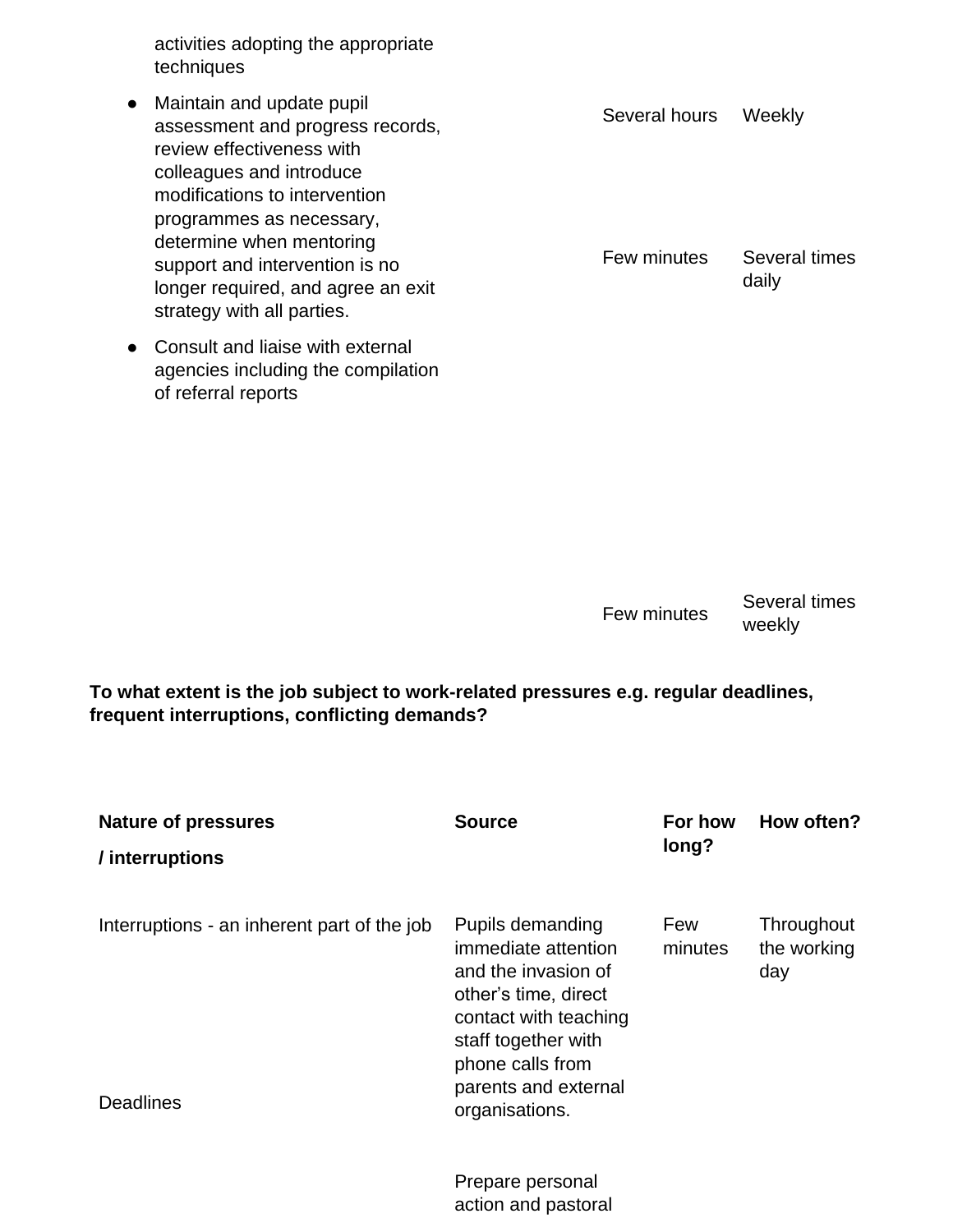support plans, record pupil progress and targets with supporting documentation.

Prepare materials/resources for one to one and group work mentoring activities.

Conflicting demands

Balance the practical application of pupil support with parents' unrealistic expectations of their children. Mentally switch between the differentiated needs of individual pupils making up the jobholder's caseload

**If the jobholder is subject to any other form of mental demand, please give details below.**

**Not Applicable**

## **12 EMOTIONAL DEMANDS**

| Nature of the task being                                                                                              | Behaviour / source of the                                                                                                                                       | <b>Frequency (per</b>    |
|-----------------------------------------------------------------------------------------------------------------------|-----------------------------------------------------------------------------------------------------------------------------------------------------------------|--------------------------|
| performed by jobholder.                                                                                               | emotional demand                                                                                                                                                | day/wk/ month)           |
| Pupils openly confiding sensitive<br>personal and domestic details,<br>and acting as a sounding board<br>for parents. | Exposure to the details of:<br>Domestic violence, drugs and<br>substance abuse cultures, neglect<br>and family issues.<br>The intimate and disturbing detail of | Several times<br>monthly |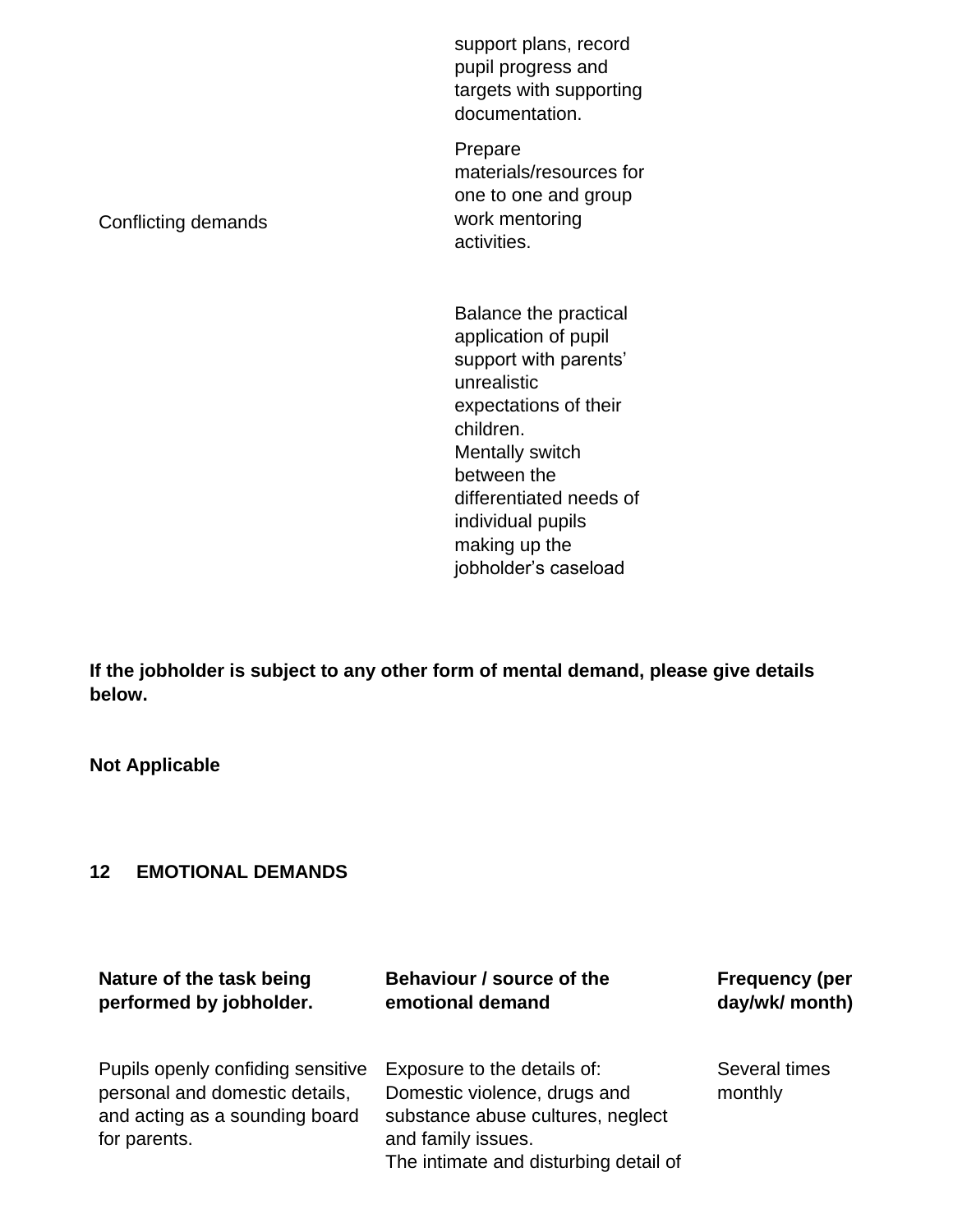child abuse and protection issues. Once or twice

per year

The delivery of mentoring services for pupils who may be at risk of failure to facilitate their re-integration within education services.

The jobholder is required to interpret pupil behaviour, address individual needs and counsel inappropriate conduct and behaviour.

Daily

## **13 WORKING CONDITIONS**

**a) In what kind of places does the jobholder normally work (eg office, library, gardens, clients' homes)?** 

**If more than one, give approximate proportion of time in each.**

| <b>Location of work</b>                           | <b>Proportion of time</b> |
|---------------------------------------------------|---------------------------|
| School based.                                     | 80%                       |
| Attending meetings and visiting other<br>schools. | 20 <sub>%</sub>           |

b) **If the jobholder works outside, are they expected to work regardless of the weather or are alternative arrangements made eg work on other duties?**

**Only applicable as normal part of pupils' curricular experience**

**c) What unpleasant environmental working conditions or behaviour from other people are met in performing the job? (See guidance notes for examples)**